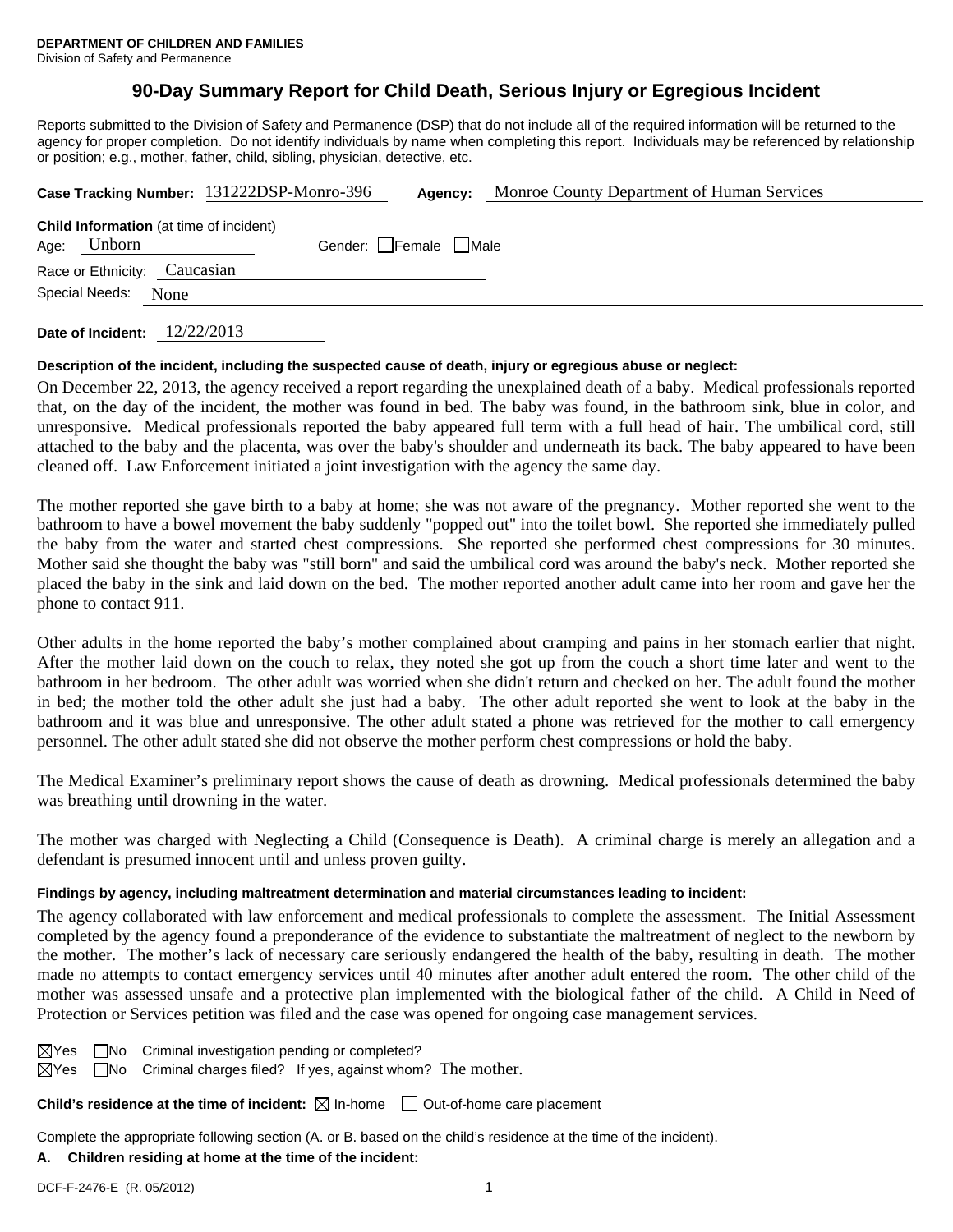**Description of the child's family** (includes household members, noncustodial parent and other children that have visitation with the child and / or in the child's family home):

 At the time of the incident, the baby was in the home of the grandmother, grandfather, the mother, and the child's one year old sibling. The biological father does not reside in the home but has visitation with his child.

**Yes No Statement of Services:** Were services under ch. 48 or ch. 938 being provided to the child, any member of the child's family or alleged maltreater at the time of the incident, including any referrals received by the agency or reports being investigated at time of incident?

**If "Yes", briefly describe the type of services, date(s) of last contact between agency and recipient(s) of those services, and the person(s) receiving those services:** 

N/A

**Summary of all involvement in services as adults under ch. 48 or ch. 938 by child's parents or alleged maltreater in the previous five years:** (Does not include the current incident.)

N/A

**Summary of actions taken by the agency under ch. 48, including any investigation of a report or referrals to services involving the child, any member of the child's family living in this household and the child's parents and alleged maltreater.** (Does not include the current incident.)

(Note: Screened out reports listed in this section may include only the date of the report, screening decision, and if a referral to services occurred at Access. Reports that do not constitute a reasonable suspicion of maltreatment or a reason to believe that the child is threatened with harm are not required to be screened in for an initial assessment, and no further action is required by the agency.) N/A

**Summary of any investigation involving the child, any member of the child's family and alleged maltreater conducted under ch. 48 or ch. 938 and any services provided to the child and child's family since the date of the incident:** 

The agency collaborated with law enforcement and medical professionals to complete the assessment. The Initial Assessment completed by the agency found a preponderance of the evidence to substantiate the maltreatment of neglect to the newborn by the mother. The mother's lack of necessary care seriously endangered the health of the baby, resulting in death. The mother made no attempts to contact emergency services until 40 minutes after another adult entered the room. The other child of the mother was assessed unsafe and a protective plan implemented with the biological father of the child. A Child in Need of Protection or Services petition was filed and the case was opened for ongoing case management services.

### **B. Children residing in out-of-home (OHC) placement at time of incident:**

## **Description of the OHC placement and basis for decision to place child there:**

N/A

## **Description of all other persons residing in the OHC placement home:**

N/A

**Licensing history:** Including type of license, duration of license, summary of any violations by licensee or an employee of licensee that constitutes a substantial failure to protect and promote the welfare of the child. N/A

### **Summary of any actions taken by agency in response to the incident:** (Check all that apply.)

| MMM                    | Screening of Access report                           | Attempted or successful reunification             |
|------------------------|------------------------------------------------------|---------------------------------------------------|
|                        | Protective plan implemented                          | Referral to services                              |
|                        | Initial assessment conducted                         | Transportation assistance                         |
|                        | Safety plan implemented                              | Collaboration with law enforcement                |
| N OID<br>M             | Temporary physical custody of child                  | Collaboration with medical professionals          |
|                        | Petitioned for court order / CHIPS (child in need of | Supervised visitation                             |
|                        | protection or services)                              | Case remains open for services                    |
|                        | Placement into foster home                           | Case closed by agency                             |
| $\overline{\boxtimes}$ | <b>Placement with relatives</b>                      | Initiated efforts to address or enhance community |
|                        | Ongoing Services case management                     | collaboration on CA/N cases                       |
|                        |                                                      | Other (describe):                                 |
|                        |                                                      |                                                   |

### **FOR DSP COMPLETION ONLY:**